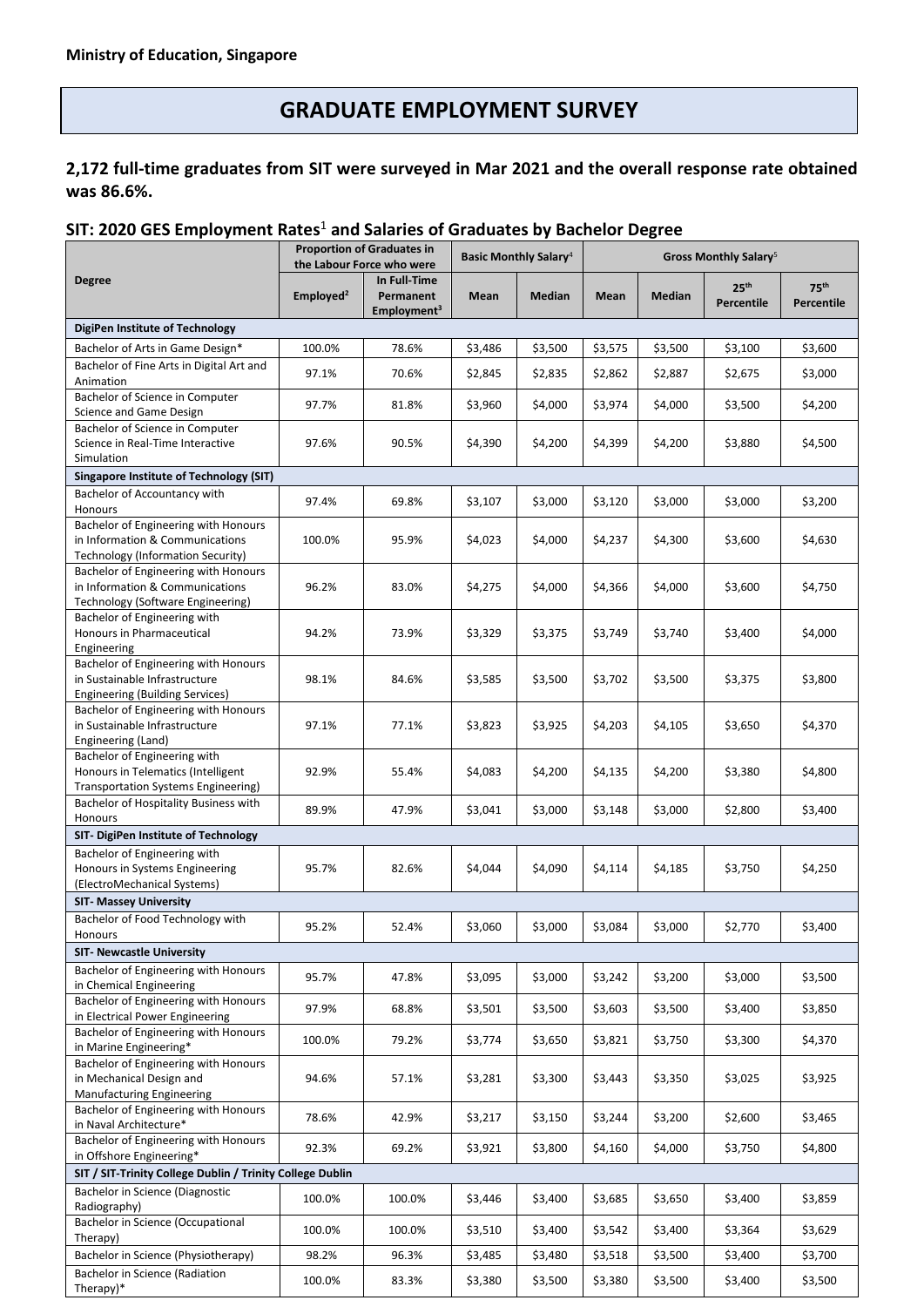| <b>SIT-University of Glasgow</b>                                          |        |       |         |         |         |         |         |         |  |  |  |
|---------------------------------------------------------------------------|--------|-------|---------|---------|---------|---------|---------|---------|--|--|--|
| Bachelor of Engineering with Honours<br>in Civil Engineering              | 97.9%  | 78.7% | \$3,444 | \$3,400 | \$3,518 | \$3,500 | \$3,200 | \$3,700 |  |  |  |
| Bachelor of Science with Honours in<br><b>Nursing</b>                     | 96.2%  | 94.2% | \$3,436 | \$3,270 | \$3,725 | \$3,650 | \$3,405 | \$4,000 |  |  |  |
| Technische Universität München                                            |        |       |         |         |         |         |         |         |  |  |  |
| Bachelor of Science in Chemical<br>Engineering                            | 93.3%  | 48.9% | \$3,147 | \$3,100 | \$3,387 | \$3,175 | \$2,815 | \$3,650 |  |  |  |
| Bachelor of Science in Electrical<br>Engineering & Information Technology | 94.7%  | 39.5% | \$3,760 | \$3,600 | \$3,773 | \$3,600 | \$3,350 | \$4,000 |  |  |  |
| The Culinary Institute of America                                         |        |       |         |         |         |         |         |         |  |  |  |
| Bachelor of Business Administration in<br>Food Business Management        | 86.0%  | 66.7% | \$2,497 | \$2,475 | \$2,675 | \$2,550 | \$2,300 | \$2,820 |  |  |  |
| The Glasgow School of Art                                                 |        |       |         |         |         |         |         |         |  |  |  |
| Bachelor of Arts with Honours in<br><b>Communication Design</b>           | 85.7%  | 38.1% | \$2,773 | \$2,800 | \$2,876 | \$2,800 | \$2,500 | \$3,000 |  |  |  |
| Bachelor of Arts with Honours in<br><b>Interior Design</b>                | 83.9%  | 45.2% | \$2,958 | \$2,500 | \$2,992 | \$2,600 | \$2,500 | \$3,500 |  |  |  |
| <b>University of Glasgow</b>                                              |        |       |         |         |         |         |         |         |  |  |  |
| Bachelor of Engineering with Honours<br>in Aeronautical Engineering       | 91.2%  | 35.3% | \$4,127 | \$3,900 | \$4,159 | \$3,921 | \$3,400 | \$5,010 |  |  |  |
| Bachelor of Engineering with Honours<br>in Aerospace Systems*             | 100.0% | 37.9% | \$3,900 | \$3,750 | \$3,940 | \$3,750 | \$3,400 | \$4,600 |  |  |  |
| Bachelor of Engineering with Honours<br>in Mechanical Design Engineering  | 95.0%  | 53.3% | \$3,461 | \$3,500 | \$3,592 | \$3,500 | \$3,200 | \$3,650 |  |  |  |
| Bachelor of Engineering with Honours<br>in Mechatronics                   | 89.3%  | 58.9% | \$3,579 | \$3,454 | \$3,690 | \$3,600 | \$3,200 | \$4,000 |  |  |  |
| Bachelor of Science with Honours in<br><b>Computing Science</b>           | 98.6%  | 89.9% | \$4,517 | \$5,000 | \$4,530 | \$5,000 | \$4,000 | \$5,000 |  |  |  |
| University of Liverpool                                                   |        |       |         |         |         |         |         |         |  |  |  |
| Bachelor of Arts with Honours in<br>Criminology and Security              | 93.7%  | 68.4% | \$3,634 | \$3,480 | \$3,919 | \$3,700 | \$3,400 | \$4,300 |  |  |  |

*Source: Graduate Employment Survey jointly conducted by NUS, NTU, SMU, SIT, SUTD and SUSS*

#### **Notes:**

1. The employment rates refer to the number of graduates employed as a proportion of graduates in the labour force (i.e. those who were working, or not working but actively looking and available for work) as at 1 Mar 2021 (i.e. approximately six months after completing their final examinations).

- 2. Employment refers to graduates working on a full-time permanent, part-time, temporary or freelance basis.
- 3. Full-time permanent employment refers to employment of at least 35 hours a week and where the employment is not temporary. It includes those on contracts of one year or more.
- 4. Basic monthly salary pertains only to full-time permanently employed graduates. It comprises basic pay before deduction of the employee's CPF contributions and personal income tax. Employer's CPF contributions, bonuses, stock options, overtime payments, commissions, fixed allowances, other regular cash payments, lump sum payments, and payments-in-kind are excluded.
- 5. Gross monthly salary pertains only to full-time permanently employed graduates. It comprises basic salary, overtime payments, commissions, fixed allowances and other regular cash payments, before deductions of the employee's CPF contributions and personal income tax. Employer's CPF contributions, bonuses, stock options, lump sum payments, and payments-in-kind are excluded.
- 6. \* Data is based on a sample size of fewer than 30 respondents.

#### **Frequently Asked Questions:**

#### **1.** *What is the difference between mean and median salaries?*

The mean monthly salary is an average of the salaries of the full-time permanently employed graduates. The median monthly salary is the salary of the 'central' (i.e. 50th Percentile) graduate amongst the full-time permanently employed graduates when they are arranged by salary. It is useful to refer to these two indicators together. The median is a useful reference when the salaries are not symmetrically distributed (e.g. when the group contains graduates with exceptionally low or high salaries, especially when the number of respondents is relatively small).

For example, the median gross monthly salary for Bachelor of Engineering with Honours in Information & Communications Technology (Software Engineering) offered by SIT shows that 50% of the graduates are earning more than \$4,000, and the mean gross monthly salary is \$4,366. This indicates that there are some high earners who have raised the mean salary. In contrast, the mean gross monthly salary of Bachelor of Fine Arts in Digital Art and Animation graduates is relatively similar to the median gross monthly salary. This indicates that the salaries are more evenly distributed on both sides of the median for this group of graduates.

#### **2.** *What do the 25th and 75th percentile gross monthly salaries indicate?*

If there are 100 students from that course who responded, then the 25th percentile (i.e. the lower quartile) gross monthly salary indicates that 25 graduates earn less than that salary, and the 75th percentile (i.e. the upper quartile) indicates that 75 graduates earn less than the gross monthly salary indicated.